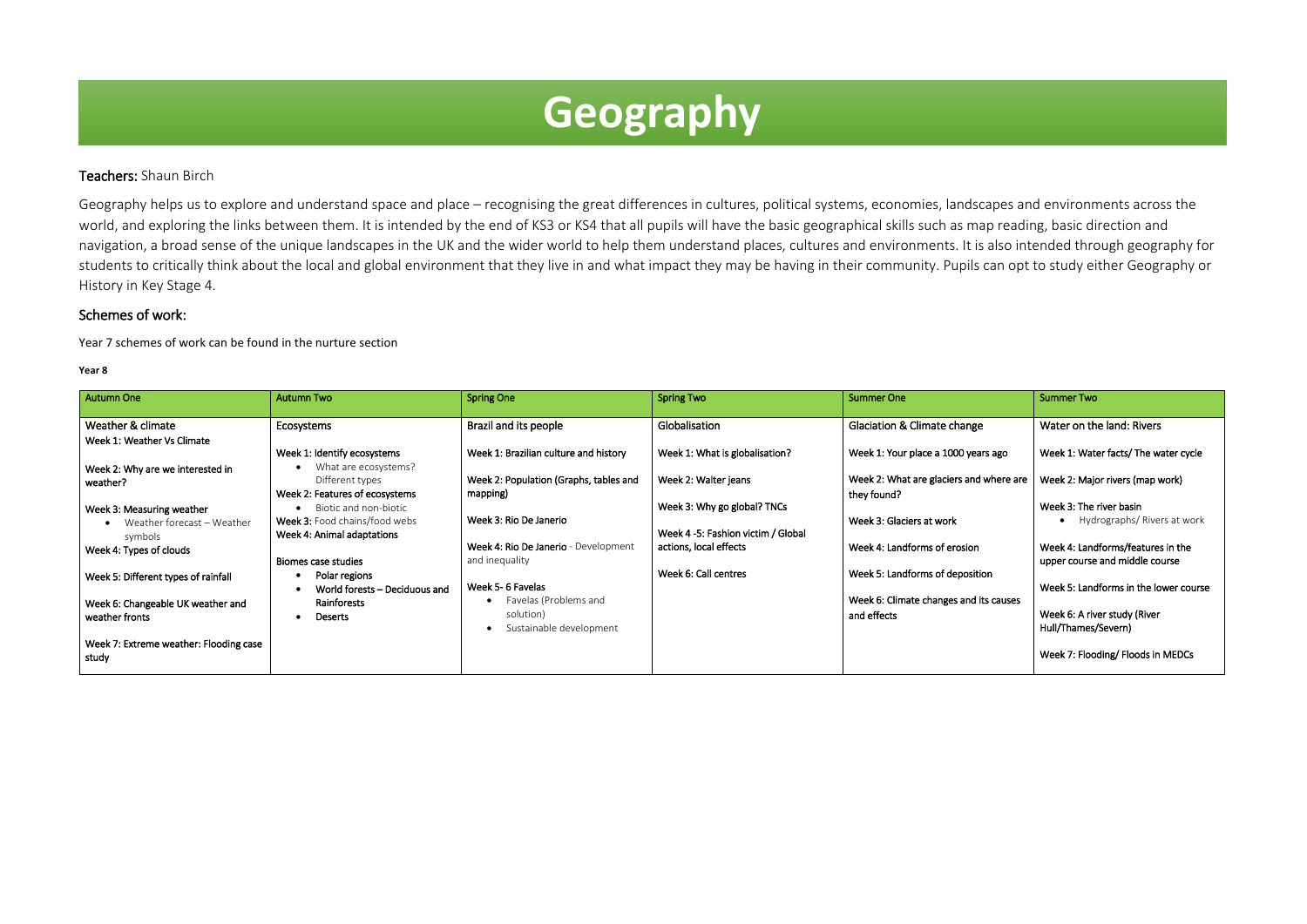**Year 9 – GCSE transition year before pupil's options end of year 9. Pupils who opt for Geography will continue to complete their GCSE**

|                               | <b>Summer Two</b>                                                                                                                                                                                                                                                                    |  |  |  |
|-------------------------------|--------------------------------------------------------------------------------------------------------------------------------------------------------------------------------------------------------------------------------------------------------------------------------------|--|--|--|
| s of the UK                   | The Physical landscapes of the UK continued                                                                                                                                                                                                                                          |  |  |  |
|                               | Lesson 8/9: Erosional landscapes                                                                                                                                                                                                                                                     |  |  |  |
| andscapes.                    | Characteristics and formation of<br>landforms resulting from erosion -                                                                                                                                                                                                               |  |  |  |
| าd areas                      | headlands and bays, cliffs and wave<br>cut platforms, caves, arches and<br>stacks.                                                                                                                                                                                                   |  |  |  |
|                               | Example of a section of coastline in<br>the UK to identify its major<br>landforms of erosion (formation of                                                                                                                                                                           |  |  |  |
|                               | a series of headlands and bays)                                                                                                                                                                                                                                                      |  |  |  |
| cal                           | Lesson 10/11: Depositional landscapes                                                                                                                                                                                                                                                |  |  |  |
|                               | Characteristics and formation of<br>landforms resulting from<br>deposition - beaches, sand dunes,<br>spits and bars.<br>Example of a section of coastline in                                                                                                                         |  |  |  |
| emical                        | the UK to identify its major<br>landforms of erosion and<br>deposition.                                                                                                                                                                                                              |  |  |  |
| d rock falls.                 | Lesson 12/15: Coastal management<br>L/O - Different management strategies can<br>be used to protect coastlines from the effects<br>of physical processes.                                                                                                                            |  |  |  |
| bastal                        | Lesson 12/13: The costs and benefits of the<br>following management strategies:<br>.Hard engineering - sea walls, rock armour,<br>gabions and groynes.<br>•Soft engineering - Beach nourishment and<br>re-profiling, dune regeneration.<br>·Managed retreat - coastline realignment. |  |  |  |
| e result of<br>S.<br>and West | Lesson 14/15: An example of a coastal<br>management scheme in the UK to show:<br>The reasons for management<br>The management strategy<br>The resulting effects and conflicts                                                                                                        |  |  |  |
| ock type                      |                                                                                                                                                                                                                                                                                      |  |  |  |

| <b>Autumn One - Physical</b>                                                                                                                                                                                                                                                                                                                                                                                                                                                                                                                        | <b>Autumn Two</b>                                                                                                                                                                                                                                                                                                                                                                                                                                                                          | Spring One - Human                                                                                                                                                                                                                                                                                                                                                                                                                                                                                                                                                                                                                                                                                                                    | Spring Two - Human                                                                                                                                                                                                                                                                                                                                                                                                                                                     | <b>Summer One - Physical</b>                                                                                                                                                                                                                                                                                                                                                                                                                                                                                                                                                                                                                                                                                                                                                                                                                                                                                                                                                       | <b>Summer Two</b>                                                                                                                                                                                                                                                                                                                                                                                                                  |
|-----------------------------------------------------------------------------------------------------------------------------------------------------------------------------------------------------------------------------------------------------------------------------------------------------------------------------------------------------------------------------------------------------------------------------------------------------------------------------------------------------------------------------------------------------|--------------------------------------------------------------------------------------------------------------------------------------------------------------------------------------------------------------------------------------------------------------------------------------------------------------------------------------------------------------------------------------------------------------------------------------------------------------------------------------------|---------------------------------------------------------------------------------------------------------------------------------------------------------------------------------------------------------------------------------------------------------------------------------------------------------------------------------------------------------------------------------------------------------------------------------------------------------------------------------------------------------------------------------------------------------------------------------------------------------------------------------------------------------------------------------------------------------------------------------------|------------------------------------------------------------------------------------------------------------------------------------------------------------------------------------------------------------------------------------------------------------------------------------------------------------------------------------------------------------------------------------------------------------------------------------------------------------------------|------------------------------------------------------------------------------------------------------------------------------------------------------------------------------------------------------------------------------------------------------------------------------------------------------------------------------------------------------------------------------------------------------------------------------------------------------------------------------------------------------------------------------------------------------------------------------------------------------------------------------------------------------------------------------------------------------------------------------------------------------------------------------------------------------------------------------------------------------------------------------------------------------------------------------------------------------------------------------------|------------------------------------------------------------------------------------------------------------------------------------------------------------------------------------------------------------------------------------------------------------------------------------------------------------------------------------------------------------------------------------------------------------------------------------|
| The challenge of natural hazards                                                                                                                                                                                                                                                                                                                                                                                                                                                                                                                    | Earthquakes                                                                                                                                                                                                                                                                                                                                                                                                                                                                                | Urban issues and challenges                                                                                                                                                                                                                                                                                                                                                                                                                                                                                                                                                                                                                                                                                                           | Urban issues and challenges cont                                                                                                                                                                                                                                                                                                                                                                                                                                       | Paper 1 (physical) The Physical Landscapes of the UK                                                                                                                                                                                                                                                                                                                                                                                                                                                                                                                                                                                                                                                                                                                                                                                                                                                                                                                               | The Physical I                                                                                                                                                                                                                                                                                                                                                                                                                     |
| Lesson 1 - Introduction<br>Natural events Vs natural<br>hazards<br>Factors effecting hazard<br>risks<br>Lesson 2-4 Tectonic plates<br>Mapping tectonic plates<br>Plate boundary<br>characteristics-<br>Constructive, destructive,<br>collision and conservative.<br>Lesson 5-7 Volcanoes<br>What is a volcano? Their<br>plate boundaries.<br>Global distribution of<br>volcanoes<br>Process of an eruption:<br>Volcanic hazards<br>Types of volcanoes<br>Major volcanic eruptions -<br>Pompeii and St Helens<br>Management of volcanic<br>eruptions | Lesson 1 - Introduction<br>What is an earthquake/key-<br>words?<br>Lesson 2-3<br>Global distribution of<br>$\bullet$<br>earthquakes<br>Physical process of an<br>earthquake<br>Lesson 4-5 Impacts of major quakes<br>Primary and secondary Effects<br>of earthquakes<br>Major earthquakes - LIC<br>(Haiti) and HIC (Kobe)<br>Immediate and long term<br>responses to earthquakes<br>Lesson 6-7 Management<br>Management of tectonic<br>hazards (Monitoring - Predict,<br>protect and plan) | Lesson 1/2<br>Why a Growing percentage of the<br>world population lives in urban areas.<br>World population growth/<br>Global patterns/ Urban<br>trends.<br>Urbanisation<br>Factors affecting rates of<br>urbanisation<br>Factors which attract people<br>to cities in HIC nations.<br>Lesson 3-5<br>Urban growth creates opportunities<br>and challenges for cities in LICs and<br>NEEs.<br>Case study - Major city in an<br>LIC or NEE. Rio De Janeiro,<br>Singapore, Dhaka, Lagos.<br>How urban growth has created<br>opportunities<br>• Social and economic<br>development.<br>Lesson 6-8<br>Urban growth creates opportunities<br>and challenges for cities in LICs and<br>NEEs.<br>Urban slums (Favelas) -<br>Case study Brazil | Lesson 9-13<br>Urban change in cities in the UK leads<br>to a variety of social, economic and<br>environmental opportunities and<br>challenges.<br>Greater Manchester case<br>study - How urban change<br>has created opportunities<br>and challenges<br>Lesson 14/15:<br>Urban change in cities in the UK leads<br>to a variety of social, economic and<br>environmental opportunities and<br>challenges.<br>Regeneration project and<br>visit - case study - Salford | Lessons 1-2: UK landscapes<br>The UK's relief covers a range of diverse landscapes.<br>Location of major upland/lowland areas<br>and river systems<br>Coastal Landscapes in the UK<br>Lesson 3-6: Physical processes<br>The coast is shaped by a number of physical<br>processes<br>Lesson 3: Wave types and characteristics.<br>Destructive & constructive<br>Lesson 4 Coastal processes:<br>. Weathering processes - mechanical, chemical<br>•Mass Movement - sliding, slumping, and rock falls.<br>Lesson 5: Erosion<br>• Hydraulic Power, abrasion and attrition<br>•Transportation - Longshore drift<br>Lesson 6: Deposition -<br>• Why sediment is deposited in coastal<br>areas.<br>Lessons 7/11-<br>L/O - Distinctive coastal landforms are the result of<br>rock type, structure and physical processes.<br>(Studland & Old Harry Rocks/East Devon and West<br>Dorset)<br>Lesson 7: Rock types<br>How geological structures and rock type<br>influence coastal landforms. | Lesson 8/9: E<br>Char<br>land<br>head<br>cut p<br>stacl<br>Exar<br>the I<br>land<br>a ser<br>Lesson 10/11<br>Char<br>land<br>depo<br>spits<br>Exar<br>the I<br>land<br>depo<br>Lesson 12/15<br>L/O - Differe<br>be used to pr<br>of physical pr<br>Lesson 12/13<br>following mar<br>• Hard engine<br>gabions and g<br>·Soft enginee<br>re-profiling, d<br>·Managed re<br>Lesson 14/15<br>management<br>$\bullet$ The<br>The<br>The |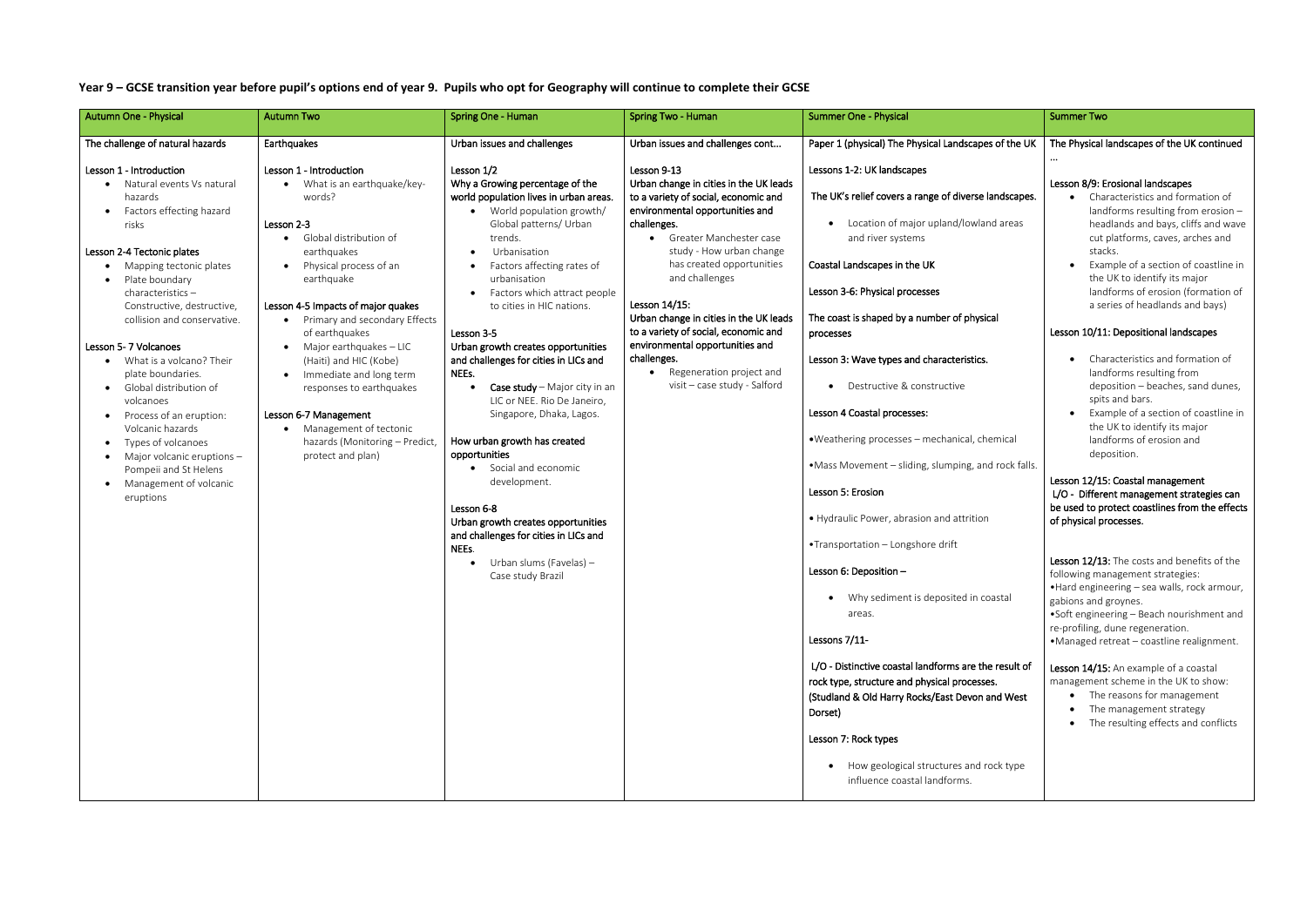## **Key Stage 4 Year 10**

| <b>Autumn One - Physical</b>                                                                                                                                                                                                                                                                                                                                                                                                                                                                                                                                                                                                                                                                                                                                                                                                         | <b>Autumn Two - Physical</b>                                                                                                                                                                                                                                                                                                                                                                                                                                                                                                                                                                                                                                                                                                                                                            | <b>Spring One - Human</b>                                                                                                                                                                                                                                                                                                                                                                                                                                                                                                                                                                                                                                                                                                                                                                                                                                                                         | <b>Spring Two - Human</b>                                                                                                                                                                                                                                                                                                                                                                                                                                                                                                                                                                                                                                                                                                                                                                                                                                                                                | <b>Summer One - Physical</b>                                                                                                                                                                                                                                                                                                                                                                                                                                                                                                                                                                                                                                                                                                                                                                                                                                                                                                                                                                                                                                                         | <b>Summer Two - Physical</b>                                                                                                                                                                                                                                                                                                                                                                                                                                                                                                                                                                                                                                                                                                                                                                                                                                                                                                       |
|--------------------------------------------------------------------------------------------------------------------------------------------------------------------------------------------------------------------------------------------------------------------------------------------------------------------------------------------------------------------------------------------------------------------------------------------------------------------------------------------------------------------------------------------------------------------------------------------------------------------------------------------------------------------------------------------------------------------------------------------------------------------------------------------------------------------------------------|-----------------------------------------------------------------------------------------------------------------------------------------------------------------------------------------------------------------------------------------------------------------------------------------------------------------------------------------------------------------------------------------------------------------------------------------------------------------------------------------------------------------------------------------------------------------------------------------------------------------------------------------------------------------------------------------------------------------------------------------------------------------------------------------|---------------------------------------------------------------------------------------------------------------------------------------------------------------------------------------------------------------------------------------------------------------------------------------------------------------------------------------------------------------------------------------------------------------------------------------------------------------------------------------------------------------------------------------------------------------------------------------------------------------------------------------------------------------------------------------------------------------------------------------------------------------------------------------------------------------------------------------------------------------------------------------------------|----------------------------------------------------------------------------------------------------------------------------------------------------------------------------------------------------------------------------------------------------------------------------------------------------------------------------------------------------------------------------------------------------------------------------------------------------------------------------------------------------------------------------------------------------------------------------------------------------------------------------------------------------------------------------------------------------------------------------------------------------------------------------------------------------------------------------------------------------------------------------------------------------------|--------------------------------------------------------------------------------------------------------------------------------------------------------------------------------------------------------------------------------------------------------------------------------------------------------------------------------------------------------------------------------------------------------------------------------------------------------------------------------------------------------------------------------------------------------------------------------------------------------------------------------------------------------------------------------------------------------------------------------------------------------------------------------------------------------------------------------------------------------------------------------------------------------------------------------------------------------------------------------------------------------------------------------------------------------------------------------------|------------------------------------------------------------------------------------------------------------------------------------------------------------------------------------------------------------------------------------------------------------------------------------------------------------------------------------------------------------------------------------------------------------------------------------------------------------------------------------------------------------------------------------------------------------------------------------------------------------------------------------------------------------------------------------------------------------------------------------------------------------------------------------------------------------------------------------------------------------------------------------------------------------------------------------|
| The challenge of weather hazards<br>Lesson 1<br>L/O - Global atmospheric circulation<br>helps to determine patterns of weather<br>and climate<br>General atmospheric<br>circulation model: pressure<br>belts and surface winds.<br>The Hadley, Ferrel and Polar<br>Cells<br>Lesson 2-5: Tropical storms<br>(hurricanes, cyclones, typhoons)<br>Lesson 1: Global distribution of tropical<br>storms (hurricanes, cyclones,<br>typhoons).<br>Lesson 2: An understanding of the<br>relationship between tropical storms<br>and general atmospheric circulation.<br>Causes of tropical storms and<br>the sequence of their formation<br>and development<br>Lesson 3: The structure and features of<br>a tropical storm.<br>Lesson 4: How climate change might<br>affect the distribution, frequency and<br>intensity of tropical storms. | The challenge of weather hazards<br>continued<br><b>Lesson 5-7: Tropical storms</b><br>L/O - Tropical storms have significant<br>effects on people and environments.<br>Lesson 5: The primary and secondary<br>effects of tropical storms and the<br>immediate and long-term responses.<br>Lesson 6: Use of a named example of<br>tropical storm to show its effect and<br>responses.<br>Lesson 7: How monitoring, prediction,<br>protection and planning can reduce the<br>effects of tropical storms.<br>Lesson 8: The UK is affected by a<br>number of weather hazards.<br>Types of weather hazard<br>experienced in the UK.<br>Lesson 9 to 11: L/O - Extreme weather<br>events in the UK have impacts on<br>human activity<br>Example: Boscastle Floods -<br>North Yorkshire Floods | <b>Challenges of resource management</b><br>Paper 2 -<br>Week 1-2: The global distribution of food,<br>water and energy resources is uneven.<br>The significance, the inequalities<br>and the distribution of food, water<br>and energy to economic and social<br>well-being.<br>Week 3 - 8: The changing demand and<br>provision of resources in the UK create<br>opportunities and challenges<br>Week 3/4: Food:<br>Growing demand for high value<br>food exports from LIC.<br>Carbon footprints and 'food miles'<br>The trend towards agribusiness<br>The Impacts of all year round food.<br>Sustainability - agribusiness<br>Week 5/6: Water:<br>The changing demand for water.<br>Water quality and pollution<br>management<br>Areas of deficit and surplus<br>The need for transfer to maintain<br>supplies.<br>• Conflicts over water<br>Week 7/8: Energy:<br>The changing energy mix (UK) | <b>Challenges of resource management</b><br>continued<br>Week 9 - 13:<br>L/O - Demand for energy resources is rising<br>globally.<br>Areas of surplus (security) and deficit<br>(insecurity)<br>Week 9: Global distribution of energy<br>consumption and supply.<br>Week 10: Reasons for increasing energy<br>consumption.<br>Week 11: Factors affecting energy supply.<br>Week 12/13: Impacts of energy<br>insecurity: energy supply problems.<br>Weeks 14 to 18 L/O - Different strategies can<br>be used to increase energy supply.<br>Week 14: Renewable and non-renewable<br>sources of energy<br>Week 15: How a non-renewable resource has<br>both advantages and disadvantages when<br>used to generate electricity.<br>Week 16/17: Individual energy use and carbon<br>footprints. Energy conservation:<br>Week 18: An example of a local renewable<br>energy scheme in an LIC or NEE to provide | Physical landscapes in the UK:<br>River landscapes in the UK<br>Part one: The shape of river valleys<br>changes as rivers flow downstream.<br>Week 1: The long profile and changing<br>cross profile of a river and its valley.<br><b>Week 2 Fluvial processes:</b><br>• Erosion - hydraulic action, abrasion,<br>attrition, solution, vertical and lateral<br>erosion • transportation - traction,<br>saltation, suspension and solution<br>Week 3 Deposition - why rivers<br>deposit sediment.<br>Part two: Distinctive fluvial landforms<br>result from different physical<br>processes.<br>Week 4-7: River landforms<br>Characteristics and formation<br>of landforms resulting from<br>erosion - interlocking spurs,<br>waterfalls and gorges.<br>Characteristics and formation<br>of landforms resulting from<br>erosion and deposition -<br>meanders and ox-bow lakes.<br>Characteristics and formation<br>of landforms resulting from<br>deposition - levées, flood<br>plains and estuaries.<br>An example of a river valley in<br>$\bullet$<br>the UK to identify its major | River landscapes in the UK continued<br>Part three: Different management<br>strategies can be used<br>to protect river landscapes from the<br>effects of<br>flooding.<br>Week 8-10: How physical and human<br>factors affect the flood risk<br>Week 8: Factors affecting flood risks<br>Precipitation, geology, relief<br>and land use.<br>The use of hydrographs to<br>show the relationship<br>between precipitation and<br>discharge.<br>Week 9: River management<br>The costs and benefits of<br>hard engineering - dams<br>and reservoirs,<br>straightening,<br>embankments, flood relief<br>channels<br>• soft engineering - flood<br>warnings and preparation,<br>flood plain zoning, planting<br>trees and river restoration.<br>Week 10-12 Examples of flood<br>management scheme in the UK to<br>show:<br>• why the scheme was required • the<br>management strategy • the social,<br>economic and environmental issues. |
|                                                                                                                                                                                                                                                                                                                                                                                                                                                                                                                                                                                                                                                                                                                                                                                                                                      |                                                                                                                                                                                                                                                                                                                                                                                                                                                                                                                                                                                                                                                                                                                                                                                         | Reduced supplies of coal, gas and                                                                                                                                                                                                                                                                                                                                                                                                                                                                                                                                                                                                                                                                                                                                                                                                                                                                 | sustainable supplies of energy.                                                                                                                                                                                                                                                                                                                                                                                                                                                                                                                                                                                                                                                                                                                                                                                                                                                                          | landforms of erosion and<br>deposition                                                                                                                                                                                                                                                                                                                                                                                                                                                                                                                                                                                                                                                                                                                                                                                                                                                                                                                                                                                                                                               |                                                                                                                                                                                                                                                                                                                                                                                                                                                                                                                                                                                                                                                                                                                                                                                                                                                                                                                                    |
|                                                                                                                                                                                                                                                                                                                                                                                                                                                                                                                                                                                                                                                                                                                                                                                                                                      |                                                                                                                                                                                                                                                                                                                                                                                                                                                                                                                                                                                                                                                                                                                                                                                         | oil<br>Exploitation of energy sources<br>Fossil fuel impacts<br>Economic and environmental<br>issues of fracking and shale gas?                                                                                                                                                                                                                                                                                                                                                                                                                                                                                                                                                                                                                                                                                                                                                                   | . With the use of an example explain how a<br>local scale renewable energy scheme can<br>supply energy?                                                                                                                                                                                                                                                                                                                                                                                                                                                                                                                                                                                                                                                                                                                                                                                                  |                                                                                                                                                                                                                                                                                                                                                                                                                                                                                                                                                                                                                                                                                                                                                                                                                                                                                                                                                                                                                                                                                      |                                                                                                                                                                                                                                                                                                                                                                                                                                                                                                                                                                                                                                                                                                                                                                                                                                                                                                                                    |